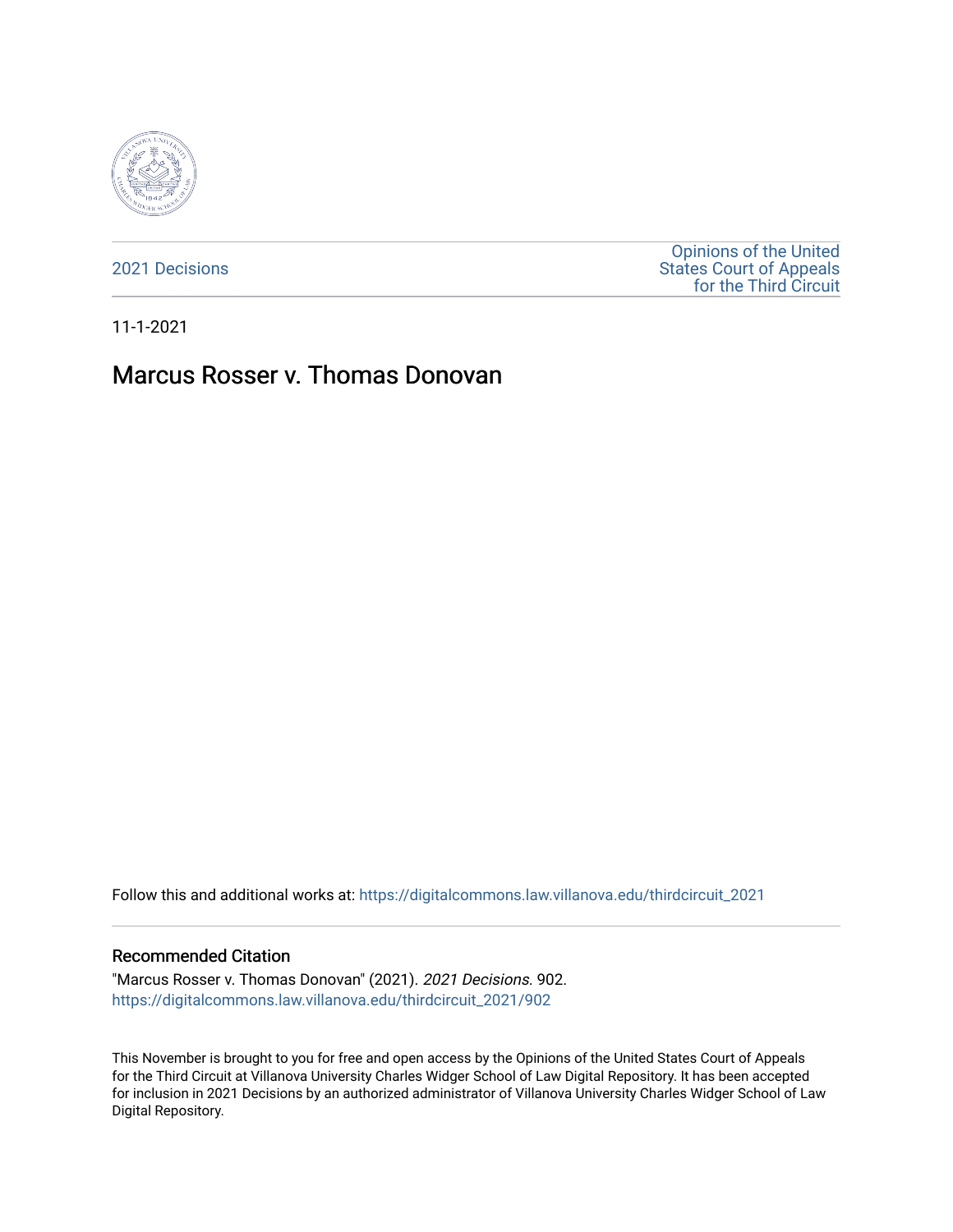### **NOT PRECEDENTIAL**

### UNITED STATES COURT OF APPEALS FOR THE THIRD CIRCUIT

 $\frac{1}{2}$ 

No. 20-3278  $\frac{1}{2}$ 

# MARCUS ROSSER, Appellant

v.

# THOMAS DONOVAN; DETECTIVE JOHN MIKUS; DETECTIVE THOMAS ORZECHOWSKI; ERIC CHRISTOPHER; TIMOTHY COLLINS; JEFFREY GEORTLER

\_\_\_\_\_\_\_\_\_\_\_\_\_\_\_\_\_\_\_\_\_\_\_\_\_\_\_\_\_\_\_\_\_\_\_\_

On Appeal from the United States District Court for the District of Delaware (D.C. Civil Action No. 1-16-cv-00381) District Judge: Honorable Maryellen Noreika

 $\mathcal{L}_\text{max}$  , where  $\mathcal{L}_\text{max}$  and  $\mathcal{L}_\text{max}$  and  $\mathcal{L}_\text{max}$ 

Submitted Pursuant to Third Circuit LAR 34.1(a) October 7, 2021

Before: JORDAN, MATEY and NYGAARD, Circuit Judges

(Opinion filed: November 1, 2021)  $\overline{\phantom{a}}$ 

# OPINION\*  $\frac{1}{2}$

PER CURIAM

Marcus Rosser, a prisoner proceeding pro se and in forma pauperis, appeals the

<sup>\*</sup> This disposition is not an opinion of the full Court and pursuant to I.O.P. 5.7 does not constitute binding precedent.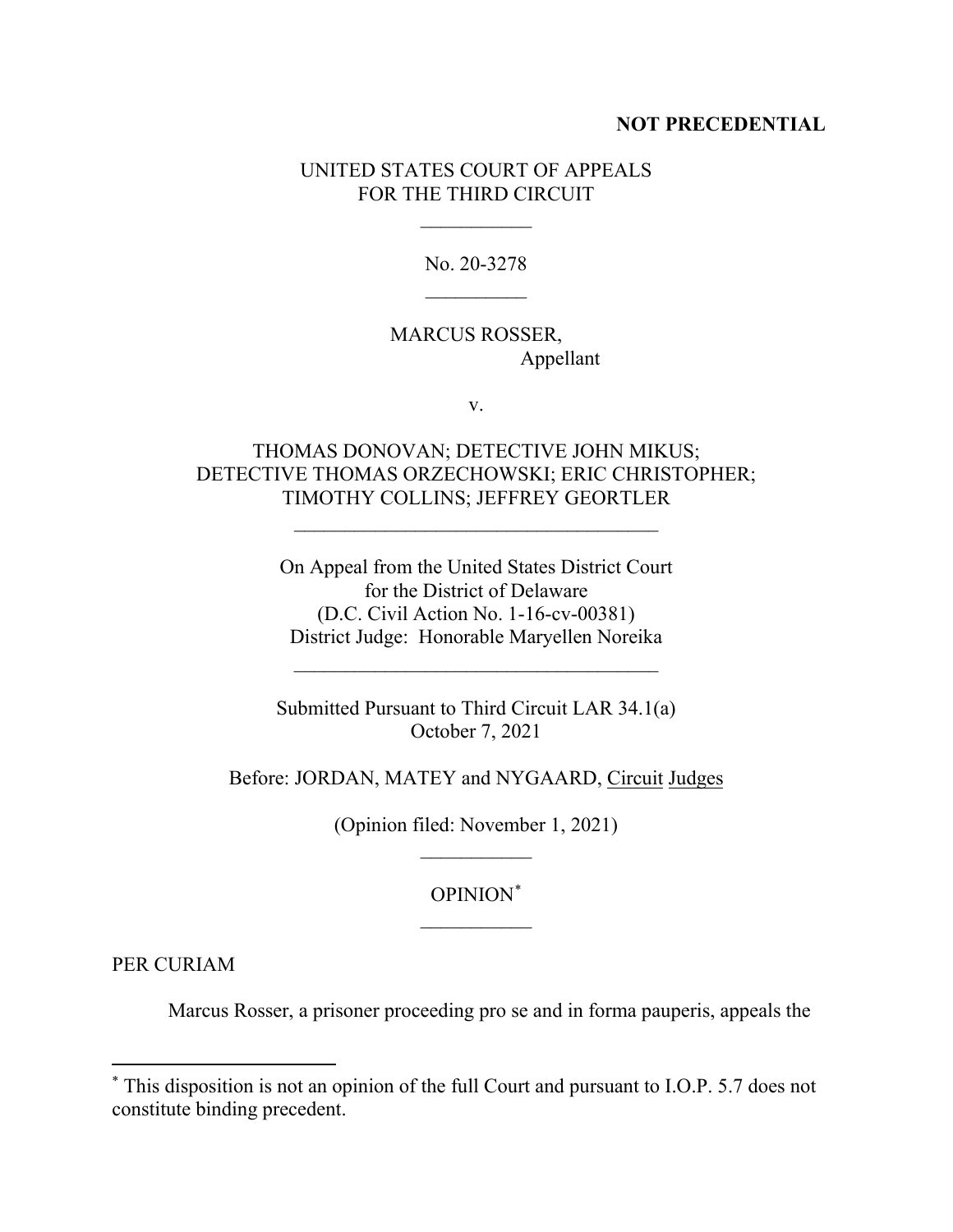District Court's order granting summary judgment in favor of six law enforcement defendants. For the following reasons, we will vacate in part, affirm in part, and remand the case for further proceedings.

I.

In July 2014, New Castle County Police arrested Rosser as a suspect in a nonlethal shooting and placed him in a holding room at police headquarters around 12:45 a.m., with no handcuffs or other restraints. After obtaining a search warrant for Rosser's DNA and possible gunshot residue, Corporal Donovan, Officer Geortler, and Detectives Mikus and Orzechowski went to the holding room at 5:40 a.m. to execute the warrant. When they opened the door, Rosser stood in the doorway and asked why he was being detained. Mikus, holding the evidence collection vials, told him to sit down. Rosser refused to do so until he was told why he was detained. As Mikus turned to put the vials down, Donovan stepped into the doorway, coming face-to-face with Rosser. Donovan told him to sit down, and Rosser again refused.

The confrontation then became physical. Donovan tried to bring Rosser to the ground with a headlock. Geortler struck Rosser in the knees, which did not take him down. Donovan then pulled Rosser through the doorway and into a desk outside the room. All four officers attempted to control Rosser's movements and place him in handcuffs. Mikus held Rosser down with his hands, and Donovan struck Rosser multiple times with a closed fist around the face, head, and torso. Mikus also struck Rosser in the torso. Eventually, Mikus and Orzechowski got a set of handcuffs on Rosser, and in the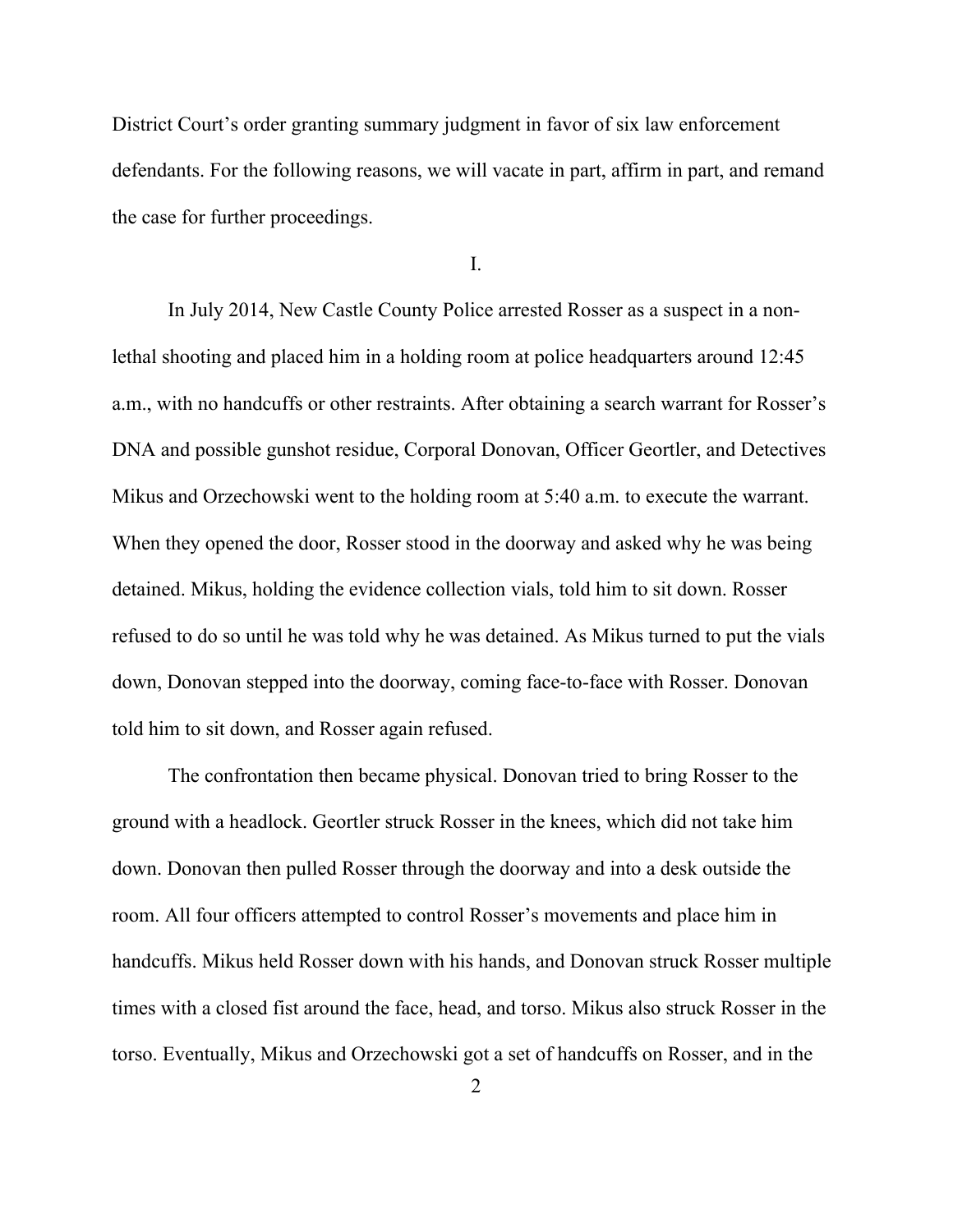struggle the handcuffs became very tight. They also shackled Rosser's legs and placed a spit hood on his head after he spit blood on the floor.

Rosser remained prone and covered with the spit hood until an ambulance arrived and an EMT made a preliminary examination. Rosser was then taken to Christiana Care Hospital. When placed on the stretcher, Rosser asked that his handcuffs be loosened, but they were not. Officer Collins and Detective Christopher rode in the ambulance with Rosser and accompanied him throughout his examination at the hospital. Rosser's handcuffs were never removed while he was at the hospital, although the spit hood was removed at some point. Photographs taken both at the hospital and after his return to police headquarters show Rosser with swelling around his right eye, a swollen and broken lip, a bloodied nose, and some injuries to his wrists. Rosser was later taken to the Howard R. Young Correctional Institution, where he did not report the incident or tie it to his injuries, despite being seen by the medical staff at intake and the next day.

At Rosser's trial in the Superior Court of New Castle County, he was convicted of various assault and weapons offenses related to the shooting but acquitted of resisting arrest and offensive touching for the events at police headquarters.<sup>1</sup>

Rosser initiated this section 1983 action in May 2016, alleging excessive force by Donovan, Geortler, Mikus, and Orzechowski, and a failure by Collins and Christopher to

<sup>&</sup>lt;sup>1</sup> See State v. Rosser, 2018 WL 6432985, at  $*1$  (Del. Super. Ct. Nov. 26, 2018), report accepted, 2018 WL 6721365 (Del. Super. Ct. Dec. 20, 2018), aff'd, 221 A.3d 915 (Del. 2019).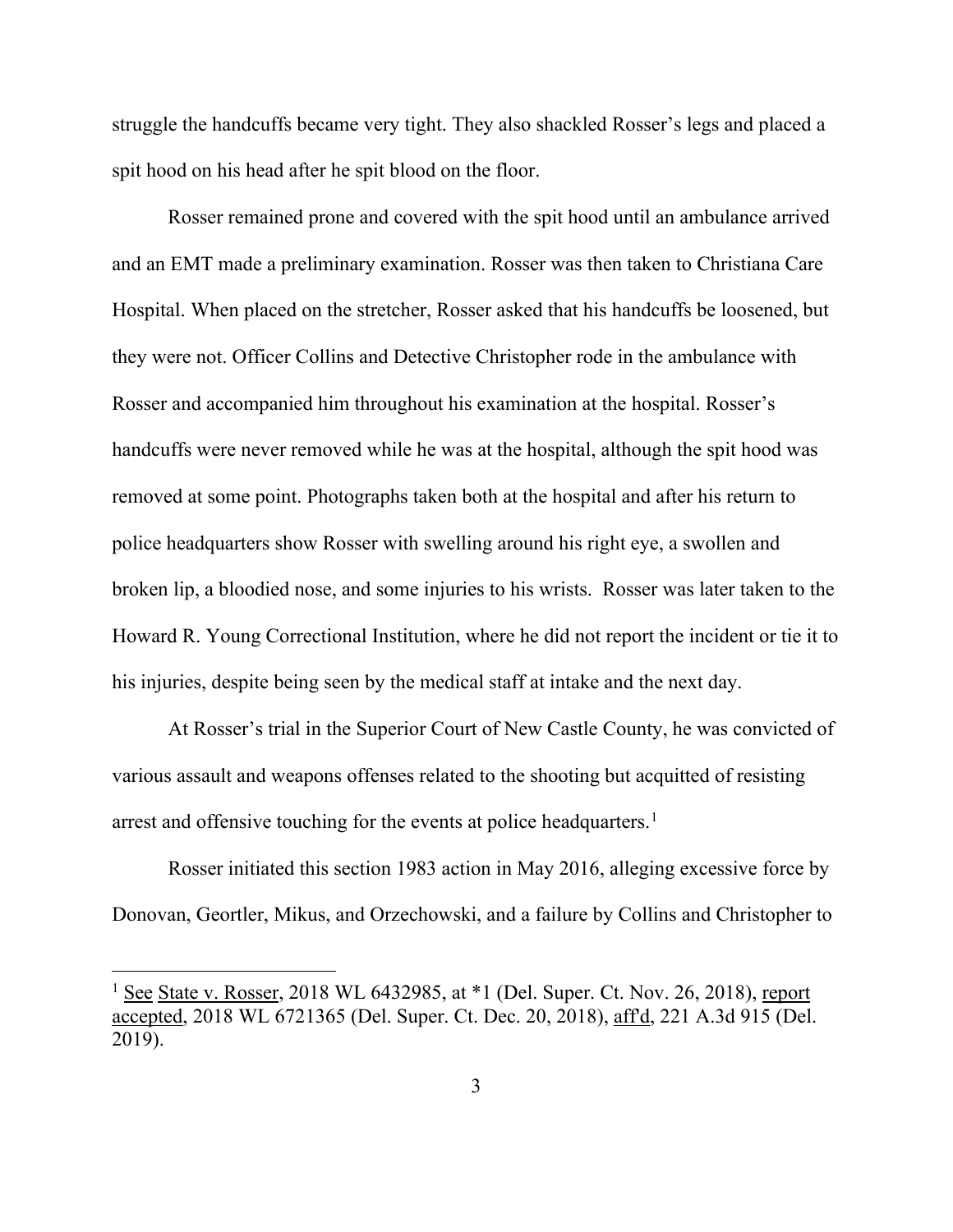intervene or protect him. After the close of discovery, defendants collectively moved for summary judgment, primarily arguing that they were protected by qualified immunity because any force they had used was objectively reasonable. The District Court granted their motion, and Rosser timely filed a notice of appeal.

#### II.

We have jurisdiction pursuant to 28 U.S.C. § 1291, and exercise plenary review over a district court's grant of summary judgment. Blunt v. Lower Merion Sch. Dist., 767 F.3d 247, 265 (3d Cir. 2014). Summary judgment is appropriate "if the movant shows that there is no genuine dispute as to any material fact and the movant is entitled to judgment as a matter of law." Fed. R. Civ. P. 56(a). A genuine dispute of material fact exists if the evidence is sufficient for a reasonable factfinder to return a verdict for the nonmoving party. Anderson v. Liberty Lobby, Inc., 477 U.S. 242, 248 (1986). In evaluating a motion for summary judgment, "all justifiable inferences are to be drawn in . . . favor" of the non-moving party, id. at 255, and "[i]n qualified immunity cases, this usually means adopting . . . the plaintiff's version of the facts," Scott v. Harris, 550 U.S. 372, 378 (2007). "Credibility determinations, the weighing of the evidence, and the drawing of legitimate inferences from the facts are jury functions, not those of a judge, ... . [when] ruling on a motion for summary judgment . . . ." Anderson, 477 U.S. at 255.

#### III.

"Police officers, embodying the authority of the state, are liable under § 1983 when they violate someone's constitutional rights, unless they are protected by qualified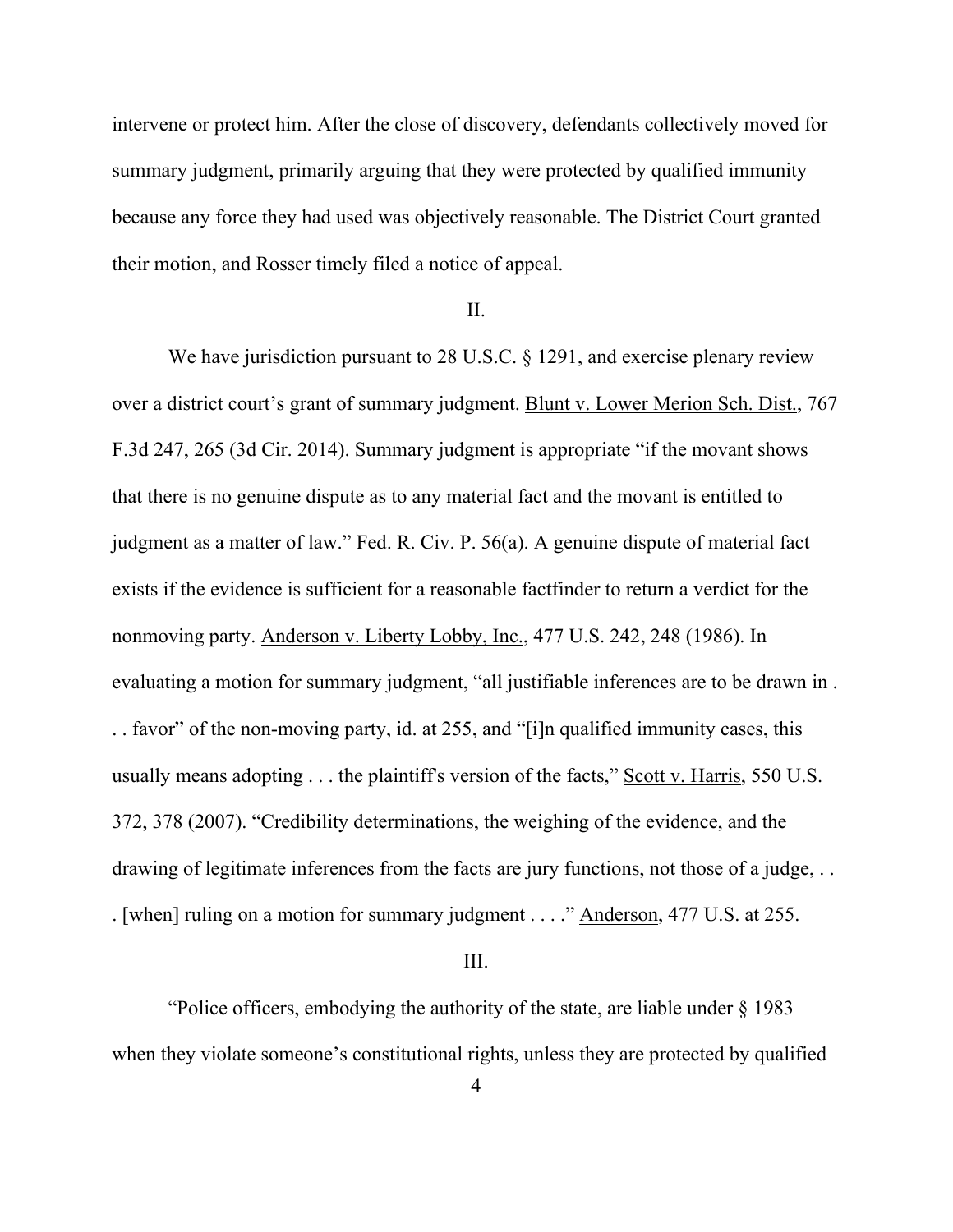immunity." Curley v. Klem, 499 F.3d 199, 206 (3d Cir. 2007). In assessing qualified immunity, a court asks "(1) whether the officer violated a constitutional right, and (2) whether the right was clearly established, such that 'it would [have been] clear to a reasonable officer that his conduct was unlawful.'" Lamont v. New Jersey, 637 F.3d 177, 182 (3d Cir. 2011) (alteration in original) (quoting Saucier v. Katz, 533 U.S. 194, 202 (2001)). A court may address the steps in either order. See Pearson v. Callahan, 555 U.S. 236 (2009). Here, the District Court held that the officers did not violate Rosser's constitutional rights and therefore did not reach the question whether those rights were clearly established.

The District Court considered the officers' use of force under the Fourth Amendment, because they were seeking to execute a search warrant, see Los Angeles Cnty. v. Rettele, 550 U.S. 609, 614 (2007); Graham v. Connor, 490 U.S. 386, 396–97 (1989), and under the Fourteenth Amendment's Due Process clause, because Rosser was a pretrial detainee, see Kingsley v. Hendrickson, 576 U.S. 389, 397 (2015). The District Court determined that "[t]he reasonableness factors under the Fourth Amendment are the same as those under the Due Process clause for pretrial detainee claims." Mem. 12, ECF No. 151 (citing Graham, 490 U.S. at 396).

Rosser argues that only the Fourth Amendment standard should apply, because at the time of the incident he was merely an arrestee and had not yet had a probable cause hearing. We need not resolve that question because, for an arrestee like Rosser, "[w]hatever the source of law, in analyzing an excessive force claim, a court must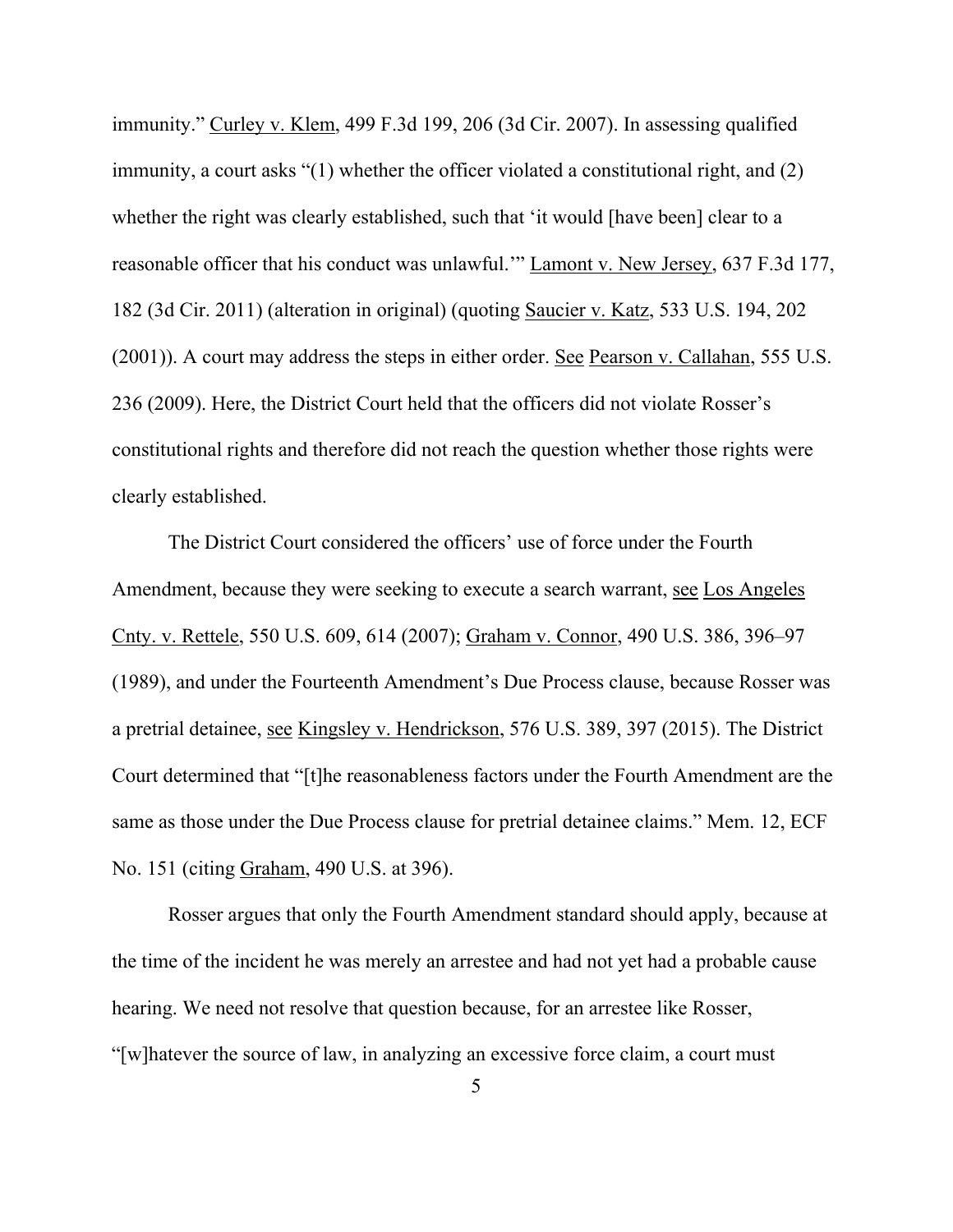determine whether the force was objectively unreasonable in light of the facts and circumstances of each particular case." Lombardo v. City of St. Louis, Missouri, 141 S. Ct. 2239, 2241 n.2 (2021) (per curiam) (internal quotation marks omitted) (citing Kingsley, 576 U.S. at 397); see also Jacobs v. Cumberland Cnty., 8 F.4th 187, 195 n.6 (3d Cir. 2021) ("Although the factual scenarios in the two contexts may differ, the Fourteenth Amendment standard is now almost identical to the Fourth Amendment standard." (citations omitted)). The factors to consider include: (1) the relationship between the need for the use of force and the amount of force used; (2) the extent of the plaintiff's injury; (3) any effort made by the officer to temper or to limit the amount of force; (4) the severity of the security problem at issue; (5) the threat reasonably perceived by the officer; and (6) whether the plaintiff was actively resisting. Kingsley, 576 U.S. at 397 (citing Graham, 490 U.S. at 396).

#### i. Tackling and Beating

Regarding the incident when the officers brought Rosser to the ground, Rosser asserts that the District Court did not carefully address the relevant factors, construed facts and drew inferences in the movants' favor rather than his, and inappropriately made credibility determinations and weighed the evidence. We agree to the extent that it appears the District Court employed a subjective rather than objective test under the fifth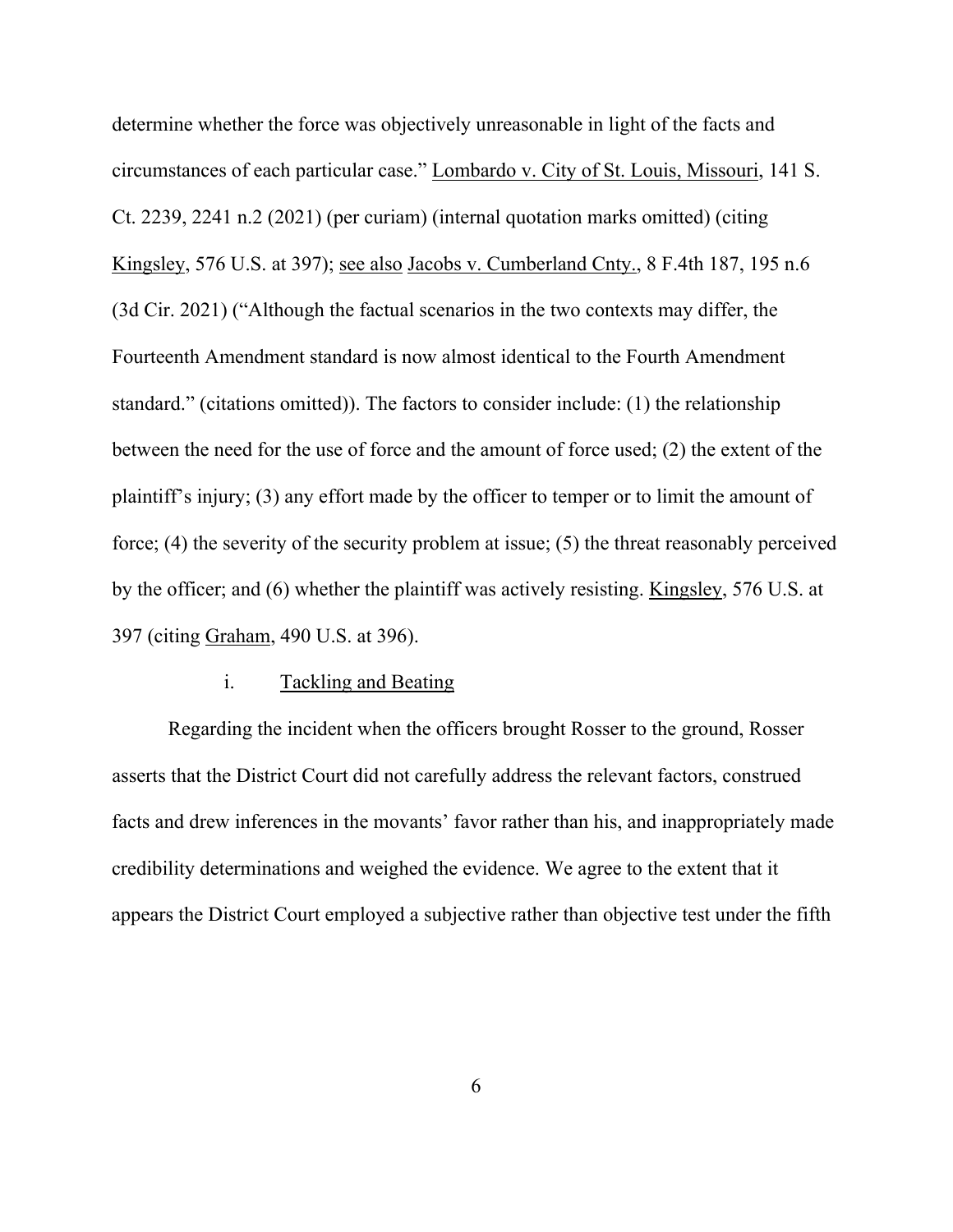factor, resolved a dispute of material fact over Rosser's resistance under the third and sixth factors, and favored the movants' version of events. 2

In evaluating the fifth factor, the District Court said it was "undisputed that Mikus perceived Rosser's actions as physically threatening and that he believed Rosser was going to push him." Mem. 13. In assessing the use of force, however, Mikus's perceptions are not dispositive. The standard is objective: "the perspective of a reasonable officer on the scene." Graham, 490 U.S. at 396; see also Kingsley, 576 U.S. at 403–04. The District Court here did not apply that standard; nor did it construe the facts in Rosser's favor.

In analyzing the third and sixth factors, the District Court appears to have resolved disputes of fact and drew inferences against Rosser about any resistance. For the third factor, the Court stated that "as to any effort made by officers to temper or to limit the amount of force, the record reflects that Rosser refused commands to stop fighting, stop resisting, place his hands behind his back, and to calm down." Mem. 13. Concerning the sixth factor, "as to whether Rosser was actively resisting, the contemporaneous Use of Force Reports indicate that he was, although Rosser testified that he could not remember

 $<sup>2</sup>$  As for the other factors, the District Court's analysis of the first factor spoke to the need</sup> for some quantum of force, but not whether the amount of force used was rationally related to the officers' stated purpose. See Kingsley, 576 U.S. at 398. For the second factor, we merely note that "de minimis injuries do not necessarily establish de minimis force." Smith v. Mensinger, 293 F.3d 641, 649 (3d Cir. 2002). And as to the fourth factor, it is undisputed that Rosser was unsecured in the holding room; the District Court's passing mention does not reveal what role this fact played in the analysis, thus we cannot say whether resulting inferences were drawn inappropriately against Rosser.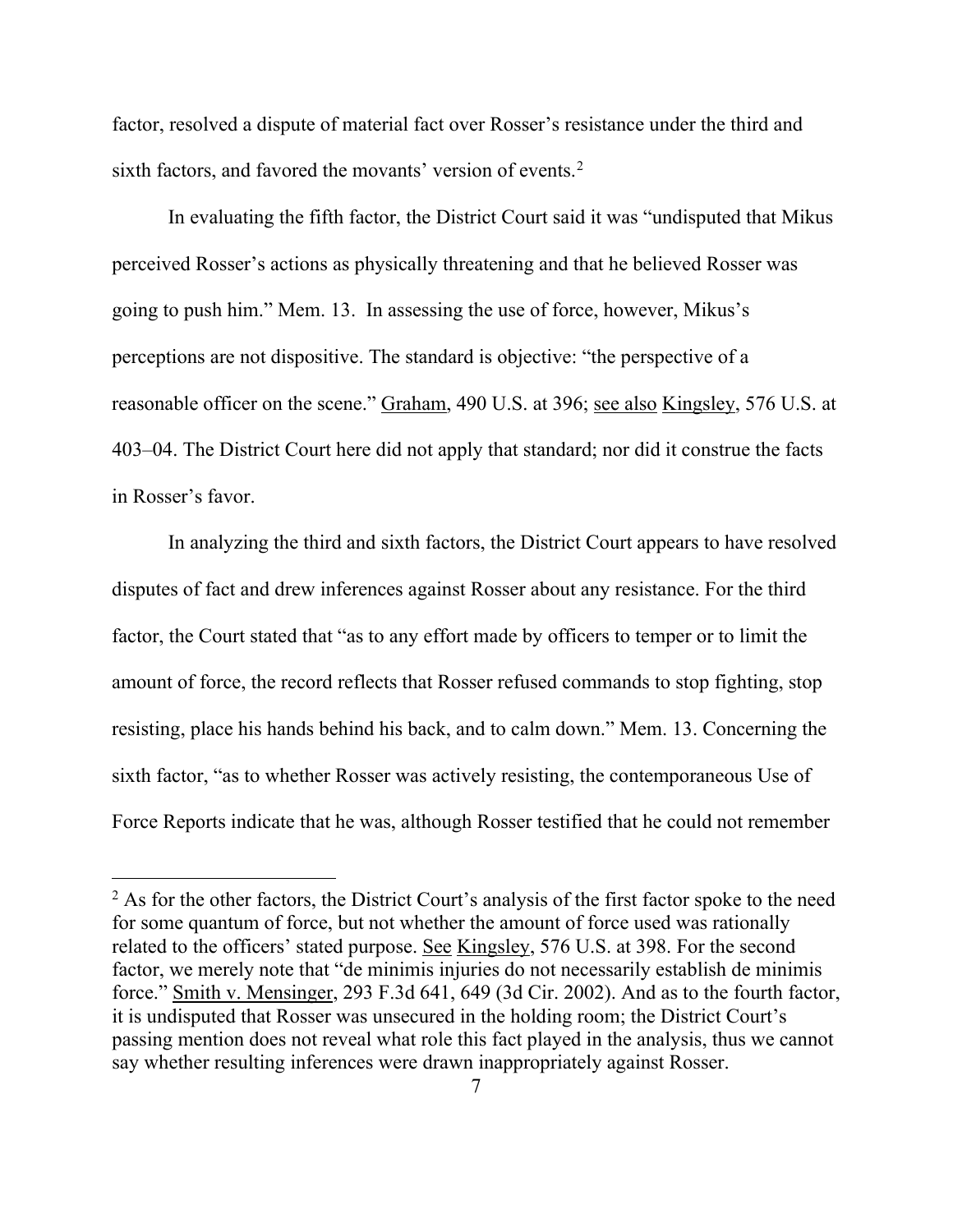what happened after he refused commands to back away from the door, and his later filed affidavit states that he did not resist." Id. at 13–14.

The District Court's statement that "Rosser testified that he could not remember what happened," only partly accounts for the record. Rosser made some equivocal statements in his deposition like "I believe," and "I just remember," but his account largely matches his subsequent affidavit. Compare Redacted App. 110–20, ECF No. 142 (deposition transcript), with Aff. 3–4, ¶¶ 4, 5, 13, ECF No. 145-1. We also note that useof-force reports reflect the subjective impressions of law enforcement officers; though properly considered in the summary judgment context, they are due no more weight when offered by movants who prepared them than are the affidavits of non-movants. Cf. Clark v. Clabaugh, 20 F.3d 1290, 1294–95 (3d Cir. 1994) (allowing a police report to establish genuine issues of material fact when offered *against* members of the department that prepared it, and when "authors of the Report were not and are not now parties to the litigation").

The officers maintain that, in any case, Rosser has not established a genuine issue of material fact, because the photographs and medical records from the hospital visit after the incident are objective evidence that disproves Rosser's version of events and instead reflect the use of reasonable force. We disagree. The photographs show that Rosser arrived at the hospital barefoot, with his face cut, swollen, and streaked with dried blood. See ECF No. 142 at 199–202. The force that caused those injuries may have been reasonable but, without more, the photographs and medical records are not evidence,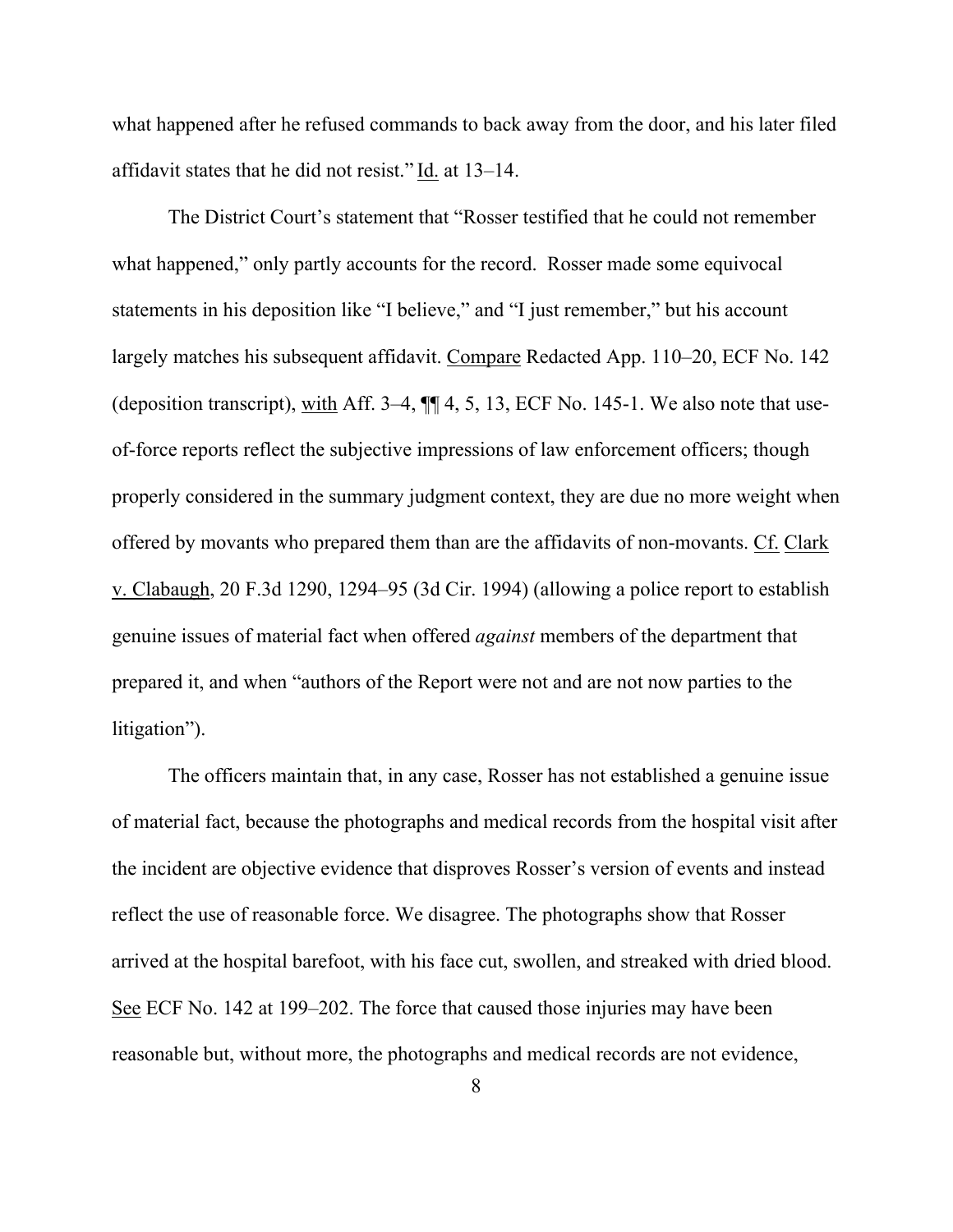conclusive or otherwise, that it was.

It is beyond dispute that Rosser was unarmed, outnumbered, and detained. The officers do not allege that Rosser resisted when they first took him into custody. Their decision to leave him unsecured for five hours suggests that he was compliant until this confrontation in the doorway. The officers admit to pulling Rosser to the ground and striking him repeatedly. They defend their actions by alleging that Rosser was combative, threatening, and noncompliant. Rosser concedes that he refused to back away from the door but insists that he was not combative. <sup>3</sup> Rosser's accounts do not seem to be so inconsistent, vague, or refuted by the record as to warrant summary judgment for the officers. See Scott, 550 U.S. at 380; Anderson, 477 U.S. at 255.

Given the totality of the circumstances, the District Court should not have concluded as a matter of law that the use of force was objectively reasonable. See Curley, 298 F.3d at 278 ("[A] decision on qualified immunity will be premature when there are unresolved disputes of historical fact relevant to the immunity analysis."); cf. Abraham v. Raso, 183 F.3d 279, 290 (3d Cir. 1999) ("[R]easonableness under the Fourth Amendment should frequently remain a question for the jury."). Accordingly, we will vacate the

<sup>&</sup>lt;sup>3</sup> We disagree with Rosser that his acquittal on charges of resisting arrest and offensive touching related to this incident should be dispositive. See Williams v. Brooks, 809 F.3d 936, 945 (7th Cir. 2016) ("Evidence of acquittal in a criminal action is generally irrelevant and inadmissible in a civil case involving the same incident . . . ." (citation omitted)). Nonetheless, Rosser's consistent version of the facts, on its own, is sufficient to carry his burden at this stage. See Scott, 550 U.S. at 378.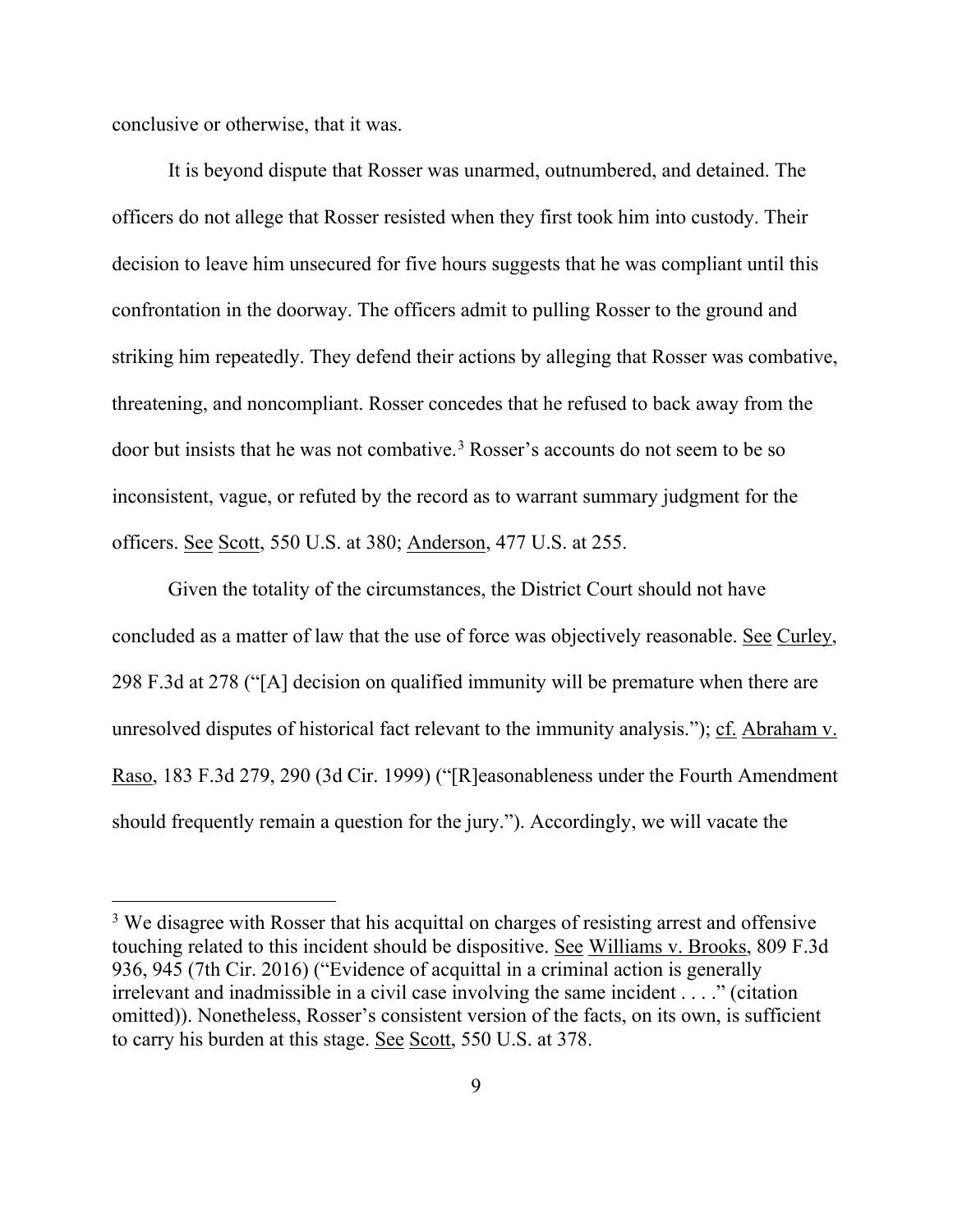District Court's grant of summary judgment as to these four defendants on this claim.<sup>4</sup>

#### ii. Handcuffs

We agree with the District Court that Rosser failed to establish a genuine issue of material fact regarding his claim that his handcuffs were so tight as to amount to a constitutional violation. Clearly, "restraints that cause unnecessary pain" can amount to excessive force. Rettele, 550 U.S. at 614; see also Kopec v. Tate, 361 F.3d 772, 777–78 (3d Cir. 2004). But Rosser's complaint, deposition, statement of material facts, and affidavit all contain contradictory and inconsistent stories that cannot rise to the level of specific evidence from which a reasonable factfinder could render judgment in his favor. See Anderson, 477 U.S. at 248.

### iii. Failure to Intervene

The District Court granted summary judgment in favor of Officer Collins and Detective Christopher for two reasons: (1) Rosser waived the issue because he did not address it in his reply brief; and (2) Rosser's rights were not violated by the other defendants, so Collins and Christopher had no reason to intervene. We will affirm, but on other grounds. See TD Bank N.A. v. Hill, 928 F.3d 259, 270 (3d Cir. 2019). ("[We] may affirm on any basis supported by the record, even if it departs from the District Court's rationale.").

<sup>&</sup>lt;sup>4</sup> We cannot affirm on the second prong of the qualified immunity analysis, because the rights allegedly violated here were clearly established at the time of the incident. Cf. Giles v. Kearney, 571 F.3d 318, 327 & n.4 (3d Cir. 2009) (finding it clearly "established that an officer may not kick or otherwise use gratuitous force against an inmate who has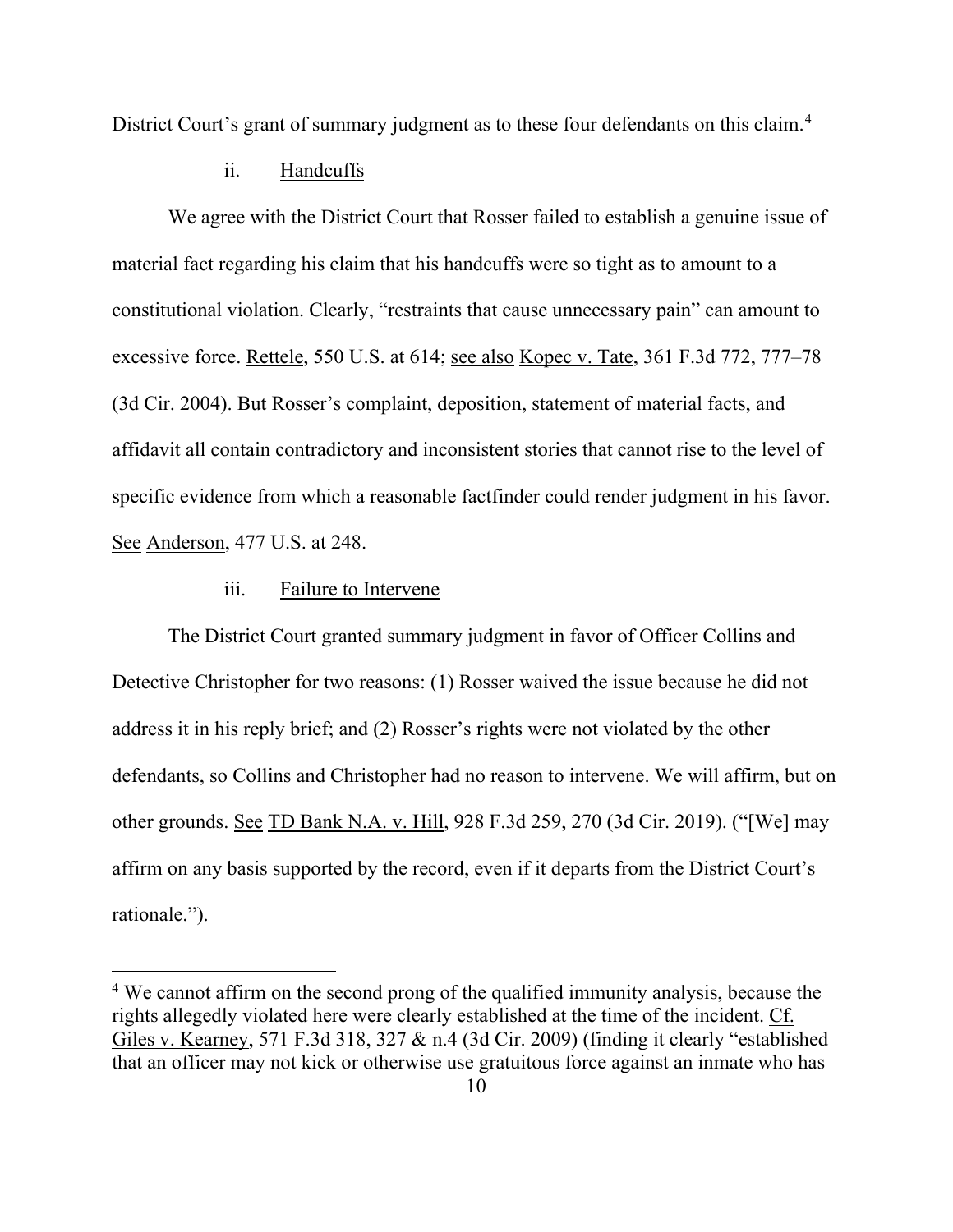"[A] police officer has a duty to take reasonable steps to protect a victim from another officer's use of excessive force," but "is only liable if there is a realistic and reasonable opportunity to intervene." Mensinger, 293 F.3d at 650–51. Collins and Christopher were entitled to summary judgment because Rosser has not shown that they had a realistic and reasonable opportunity to intervene. They did not arrive on the scene until Rosser was placed in the ambulance and taken to the hospital. As detailed above, Rosser made inconsistent assertions about when and to whom he complained about the handcuffs. Even liberally construing his claims against these officers to include the handcuff claim, we cannot find a genuine issue of material fact as to their ability to intervene. Thus, we will affirm the District Court's grant of summary judgment as to Collins and Christopher.

#### IV.

In conclusion, we will vacate the District Court's grant of summary judgment as to defendants Donovan, Mikus, Orzechowski, and Geortler on Rosser's claim of excessive force arising out of the physical confrontation, we will affirm as to the claim about the tightness of the handcuffs and as to defendants Christopher and Collins, and we will remand the case for further proceedings consistent with this opinion.<sup>5</sup>

been subdued"); Couden v. Duffy, 446 F.3d 483, 497 (3d Cir. 2006). <sup>5</sup> Rosser also challenges the District Court's rulings related to his subpoenas for video evidence of the incident. We "review a district court's discovery orders for abuse of discretion, and will not disturb such orders without a showing of actual and substantial prejudice." Cyberworld Enter. Techs., Inc. v. Napolitano, 602 F.3d 189, 200 (3d Cir. 2010). Because it does not appear from the record that there is any video evidence